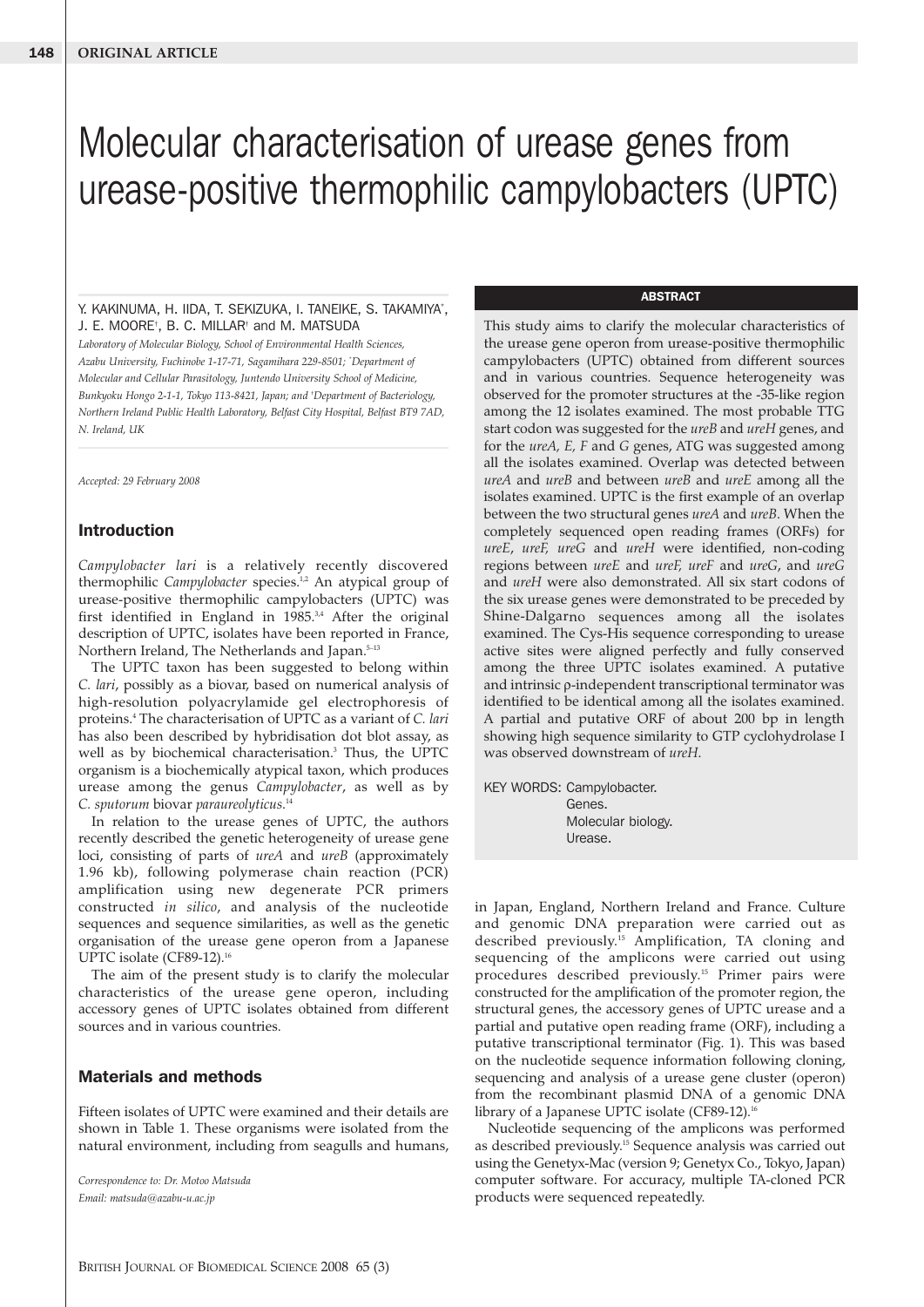

# **Results**

| в                   |                                           |               |  |  |
|---------------------|-------------------------------------------|---------------|--|--|
| Primer              | Nucleotide sequence $(5' \rightarrow 3')$ |               |  |  |
| f-uP                | <b>TCTTATTCCAAAAAAACTAC</b>               | 15            |  |  |
| r-uAup              | <b>YAATATGCTCATCAATTCAC</b>               | 15, 16        |  |  |
| f-uBdown1           | <b>GGTSARMKWAKTARCTCTAA</b>               | 16, 20        |  |  |
| r-uGup1             | ACCASWACCWACAGGACCAC                      | $16, 21 - 24$ |  |  |
| f-uBdown2           | <b>GATTTAGTGCTTTGGCAACC</b>               | 15, 16        |  |  |
| r-uEup <sub>2</sub> | <b>GTATCAAACCAACTAAGCTC</b>               | 16            |  |  |
| f-uGdown3           | <b>GGGTTATAATGGTTAAAATAGGC</b>            | 16            |  |  |
| r-GTPc up3          | <b>GATTGCTTTAAGTTCTACTAG</b>              | 16            |  |  |

|                                                            |                                                                                                  | в                                                                                                                                                                                                                                                                                                                                                                                                                                                                                                                                                                                                                                                                                                                                                                                                                                                                                                                                                                                                                                                                                                                                                                                                                                                                                                                                                                                                                                                                                                                                                                                                  |                                |                                                                                                                                                                                                                                                                                                                                                                                                                                                                                                                                                                                                                                                                                                                                                                                                                                                                                                                                                                                                                                                                                                                                                                                                                                                                                                                                                                                                                                                  |
|------------------------------------------------------------|--------------------------------------------------------------------------------------------------|----------------------------------------------------------------------------------------------------------------------------------------------------------------------------------------------------------------------------------------------------------------------------------------------------------------------------------------------------------------------------------------------------------------------------------------------------------------------------------------------------------------------------------------------------------------------------------------------------------------------------------------------------------------------------------------------------------------------------------------------------------------------------------------------------------------------------------------------------------------------------------------------------------------------------------------------------------------------------------------------------------------------------------------------------------------------------------------------------------------------------------------------------------------------------------------------------------------------------------------------------------------------------------------------------------------------------------------------------------------------------------------------------------------------------------------------------------------------------------------------------------------------------------------------------------------------------------------------------|--------------------------------|--------------------------------------------------------------------------------------------------------------------------------------------------------------------------------------------------------------------------------------------------------------------------------------------------------------------------------------------------------------------------------------------------------------------------------------------------------------------------------------------------------------------------------------------------------------------------------------------------------------------------------------------------------------------------------------------------------------------------------------------------------------------------------------------------------------------------------------------------------------------------------------------------------------------------------------------------------------------------------------------------------------------------------------------------------------------------------------------------------------------------------------------------------------------------------------------------------------------------------------------------------------------------------------------------------------------------------------------------------------------------------------------------------------------------------------------------|
|                                                            |                                                                                                  | Primer                                                                                                                                                                                                                                                                                                                                                                                                                                                                                                                                                                                                                                                                                                                                                                                                                                                                                                                                                                                                                                                                                                                                                                                                                                                                                                                                                                                                                                                                                                                                                                                             | Nucleotide sequence (5'→3')    | Reference                                                                                                                                                                                                                                                                                                                                                                                                                                                                                                                                                                                                                                                                                                                                                                                                                                                                                                                                                                                                                                                                                                                                                                                                                                                                                                                                                                                                                                        |
|                                                            |                                                                                                  | f-uP                                                                                                                                                                                                                                                                                                                                                                                                                                                                                                                                                                                                                                                                                                                                                                                                                                                                                                                                                                                                                                                                                                                                                                                                                                                                                                                                                                                                                                                                                                                                                                                               | <b>TCTTATTCCAAAAAAACTAC</b>    | 15                                                                                                                                                                                                                                                                                                                                                                                                                                                                                                                                                                                                                                                                                                                                                                                                                                                                                                                                                                                                                                                                                                                                                                                                                                                                                                                                                                                                                                               |
|                                                            |                                                                                                  | r-uAup                                                                                                                                                                                                                                                                                                                                                                                                                                                                                                                                                                                                                                                                                                                                                                                                                                                                                                                                                                                                                                                                                                                                                                                                                                                                                                                                                                                                                                                                                                                                                                                             | YAATATGCTCATCAATTCAC           | 15, 16                                                                                                                                                                                                                                                                                                                                                                                                                                                                                                                                                                                                                                                                                                                                                                                                                                                                                                                                                                                                                                                                                                                                                                                                                                                                                                                                                                                                                                           |
|                                                            |                                                                                                  | f-uBdown1                                                                                                                                                                                                                                                                                                                                                                                                                                                                                                                                                                                                                                                                                                                                                                                                                                                                                                                                                                                                                                                                                                                                                                                                                                                                                                                                                                                                                                                                                                                                                                                          | <b>GGTSARMKWAKTARCTCTAA</b>    | 16, 20                                                                                                                                                                                                                                                                                                                                                                                                                                                                                                                                                                                                                                                                                                                                                                                                                                                                                                                                                                                                                                                                                                                                                                                                                                                                                                                                                                                                                                           |
|                                                            |                                                                                                  | r-uGup1                                                                                                                                                                                                                                                                                                                                                                                                                                                                                                                                                                                                                                                                                                                                                                                                                                                                                                                                                                                                                                                                                                                                                                                                                                                                                                                                                                                                                                                                                                                                                                                            | ACCASWACCWACAGGACCAC           | $16, 21 - 24$                                                                                                                                                                                                                                                                                                                                                                                                                                                                                                                                                                                                                                                                                                                                                                                                                                                                                                                                                                                                                                                                                                                                                                                                                                                                                                                                                                                                                                    |
|                                                            |                                                                                                  | f-uBdown2                                                                                                                                                                                                                                                                                                                                                                                                                                                                                                                                                                                                                                                                                                                                                                                                                                                                                                                                                                                                                                                                                                                                                                                                                                                                                                                                                                                                                                                                                                                                                                                          | <b>GATTTAGTGCTTTGGCAACC</b>    | 15, 16                                                                                                                                                                                                                                                                                                                                                                                                                                                                                                                                                                                                                                                                                                                                                                                                                                                                                                                                                                                                                                                                                                                                                                                                                                                                                                                                                                                                                                           |
|                                                            |                                                                                                  |                                                                                                                                                                                                                                                                                                                                                                                                                                                                                                                                                                                                                                                                                                                                                                                                                                                                                                                                                                                                                                                                                                                                                                                                                                                                                                                                                                                                                                                                                                                                                                                                    | <b>GTATCAAACCAACTAAGCTC</b>    | 16                                                                                                                                                                                                                                                                                                                                                                                                                                                                                                                                                                                                                                                                                                                                                                                                                                                                                                                                                                                                                                                                                                                                                                                                                                                                                                                                                                                                                                               |
|                                                            |                                                                                                  | f-uGdown3                                                                                                                                                                                                                                                                                                                                                                                                                                                                                                                                                                                                                                                                                                                                                                                                                                                                                                                                                                                                                                                                                                                                                                                                                                                                                                                                                                                                                                                                                                                                                                                          | <b>GGGTTATAATGGTTAAAATAGGC</b> | 16                                                                                                                                                                                                                                                                                                                                                                                                                                                                                                                                                                                                                                                                                                                                                                                                                                                                                                                                                                                                                                                                                                                                                                                                                                                                                                                                                                                                                                               |
|                                                            |                                                                                                  | r-GTPc up3                                                                                                                                                                                                                                                                                                                                                                                                                                                                                                                                                                                                                                                                                                                                                                                                                                                                                                                                                                                                                                                                                                                                                                                                                                                                                                                                                                                                                                                                                                                                                                                         | <b>GATTGCTTTAAGTTCTACTAG</b>   | 16                                                                                                                                                                                                                                                                                                                                                                                                                                                                                                                                                                                                                                                                                                                                                                                                                                                                                                                                                                                                                                                                                                                                                                                                                                                                                                                                                                                                                                               |
|                                                            |                                                                                                  | Figure 3.                                                                                                                                                                                                                                                                                                                                                                                                                                                                                                                                                                                                                                                                                                                                                                                                                                                                                                                                                                                                                                                                                                                                                                                                                                                                                                                                                                                                                                                                                                                                                                                          |                                |                                                                                                                                                                                                                                                                                                                                                                                                                                                                                                                                                                                                                                                                                                                                                                                                                                                                                                                                                                                                                                                                                                                                                                                                                                                                                                                                                                                                                                                  |
| 473 AAGGATTAAAATGCATTTTACTC 495<br>*********************** |                                                                                                  |                                                                                                                                                                                                                                                                                                                                                                                                                                                                                                                                                                                                                                                                                                                                                                                                                                                                                                                                                                                                                                                                                                                                                                                                                                                                                                                                                                                                                                                                                                                                                                                                    |                                |                                                                                                                                                                                                                                                                                                                                                                                                                                                                                                                                                                                                                                                                                                                                                                                                                                                                                                                                                                                                                                                                                                                                                                                                                                                                                                                                                                                                                                                  |
|                                                            |                                                                                                  |                                                                                                                                                                                                                                                                                                                                                                                                                                                                                                                                                                                                                                                                                                                                                                                                                                                                                                                                                                                                                                                                                                                                                                                                                                                                                                                                                                                                                                                                                                                                                                                                    |                                |                                                                                                                                                                                                                                                                                                                                                                                                                                                                                                                                                                                                                                                                                                                                                                                                                                                                                                                                                                                                                                                                                                                                                                                                                                                                                                                                                                                                                                                  |
|                                                            | region of the ureB within the urease gene operon.<br>promoter structures at the -35-like region. | Accession numbers of the nucleotide sequence data obtained<br>in the present and previous studies <sup>15,16</sup> are accessible in the<br>DDBJ/EMBL/GenBank (Table 1). In the current study, first<br>the molecular characteristics were analysed from the<br>promoter structure region upstream of the ureA to the 3' end<br>In Figure 2, the nucleotide sequences of about 120 bp<br>(375-495 bp, CF89-12 in AB201709) from the 12 isolates of<br>UPTC examined are shown. The nucleotide positions used<br>are for those of the UPTCCF89-12 isolate (AB201709). Two<br>putative promoter structures consisting of consensus<br>sequences at the -35-like region (TTGCC[T]T; nucleotide<br>position 428–433 bp) and the -10 region (TATAAT; 453–458),<br>as well as the start codon ATG (483–485 bp) for the ureA gene<br>were observed among all the 12 isolates examined (Fig. 2).<br>Based on the sequence similarity analysis, ATG (483-485<br>bp) was suggested to be the start codon for the ureA gene.<br>Probable ribosome binding sites (5'-AGGAGG-3'; Shine-<br>Dalgarno [SD] sequence) <sup>17,18</sup> were also demonstrated at<br>473–477 bp for the ureA gene. The sequences at the -35-like<br>region were 5' - TTGCTT - 3' for five isolates (A1, A2, A3,<br>89049 and 92251) and 5'- TTGCCT - 3' for the other seven<br>isolates. Thus, sequence heterogeneity was observed for the<br>The nucleotide sequences of the 65-bp regions (1137-1201<br>bp, AB201709) between the 3' end of ureA and the 5' end of<br>ureB of urease genes from the 12 UPTC isolates are shown in | r-uEup2                        | Fig. 1. Schematic representation of a urease structural and<br>accessory gene cluster for UPTC, including (A) the locations of<br>primers for PCR amplification and (B) primer details (O: other region;<br>P: promoter region; NCR: non-coding region; GTPc: GTP<br>cyclohydrolase I; T: terminator region).<br>Figure 3. The corresponding regions of urease genes fron<br>the seven Helicobacter species were also aligned for<br>comparison purposes (Fig. 3). The nucleotide sequences o<br>the region from all 12 UPTC isolates contained only three<br>base differences, at nucleotide positions 1139, 1170 and 118<br>bp, but not so few for the Helicobacter isolates, as shown in<br>Interestingly, the TTG codon (1151-1153 bp) is the mos<br>probable start codon for ureB of all the 12 UPTC isolates<br>whereas ATG is the probable start codon for Helicobacte<br>(Fig. 3). Therefore, TTG (1151-1153 bp) would be the mos<br>375 TATAGAAATTCAAAAAGACTATGAAACT-GAATTAAAAAATGCAATAGAATTTTTTGCCTAAAAGCAAGTAAATAGTTATATAATATCTAAAAAA-TTAT 472<br>Fig. 2. Nucleotide sequence alignments of the 120-bp region including<br>the putative promoter and 5' end region of <i>ureA</i> urease genes from the<br>12 isolates of UPTC. Dots indicate identical bases, changes are indicated,<br>positions identical in all isolates are marked by asterisks, numbers at the<br>left and right refer to the nucleotide position in AB 201709. |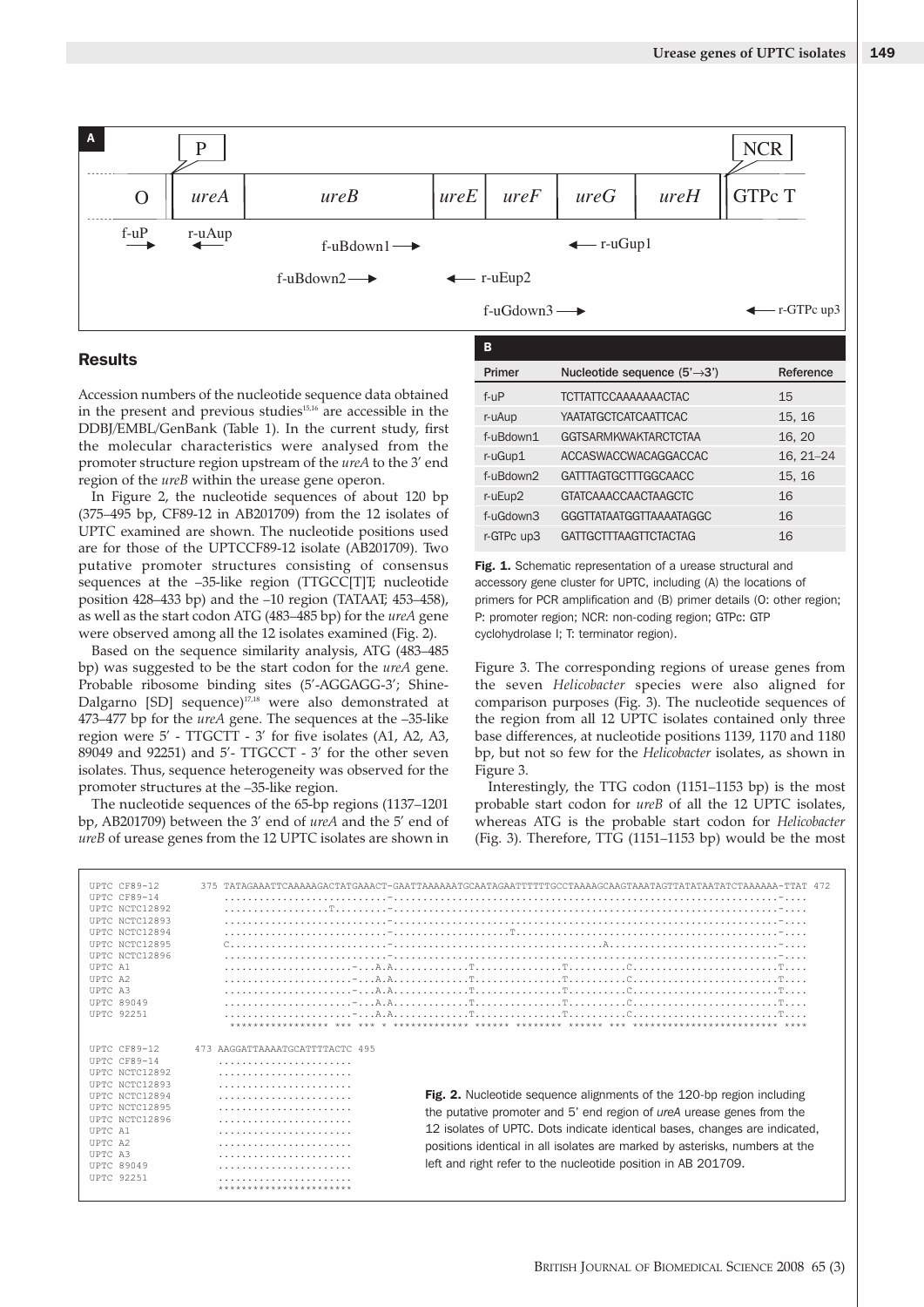| Urease genes of UPTC isolates                        |                                                                                                                           |                                                                                                                                                |
|------------------------------------------------------|---------------------------------------------------------------------------------------------------------------------------|------------------------------------------------------------------------------------------------------------------------------------------------|
|                                                      |                                                                                                                           |                                                                                                                                                |
|                                                      |                                                                                                                           |                                                                                                                                                |
|                                                      |                                                                                                                           |                                                                                                                                                |
| UPTC CF89-12<br>UPTC CF89-14                         |                                                                                                                           | 1,137 --GA-GA---A--AG-G--A-TTTCTTTGATTAAGAT-T-AGCA-AAAAAGACTATG--TAAATATGTATGGTCCAACAACT 1,201                                                 |
| UPTC NCTC12892<br>UPTC NCTC12895                     |                                                                                                                           |                                                                                                                                                |
| UPTC A1                                              |                                                                                                                           |                                                                                                                                                |
| UPTC A2<br>UPTC A3                                   |                                                                                                                           |                                                                                                                                                |
| UPTC 87                                              |                                                                                                                           |                                                                                                                                                |
| UPTC 136<br>UPTC 182                                 |                                                                                                                           |                                                                                                                                                |
| <b>UPTC 89049</b>                                    |                                                                                                                           |                                                                                                                                                |
| <b>UPTC 92251</b>                                    |                                                                                                                           |                                                                                                                                                |
| H. pylori (AB032429)<br>H. mustelae(L33462)          |                                                                                                                           | ----TT.---.GGT-A-.GAA---AAA-T.-G-ATT.--CTTA<br>---.--.GGG.-GT.A-.-AA---AT.C.--.G-ATT.--CAAC-                                                   |
| H. salomonis (AF508005)                              |                                                                                                                           | ---.-T.--G.GG----.-AAG.-AAAT.C.-.-G-ATA.--CCC                                                                                                  |
| H. hepaticus (AF332656)                              |                                                                                                                           | $TC. --.-GG.-G. --.-A---AA---A. T.C. --. G. -. C.A. CC.--C. A. C. . A$                                                                         |
| <i>H. felis</i> (AF508004)                           |                                                                                                                           | ---.AT.---.GG.---A-.-AAC.-AAAT.C.-.-G-ATT.--CCTC<br>-------GG.-A-.A-.GA-C.GAAAAT.C-T.-G-ATT.--CACTG                                            |
| H. heilmannii (L25079)<br>H. bizzozeronii (AF330621) | $\star$ $\star$                                                                                                           | --------G.-A-.AC.-A.C.GAAAAC.C-T.-G-ATT.--CACTG<br>$\star\star\star\quad\star\star\quad\star\quad\star$<br>*** * * **** *<br>******** ** ** ** |
|                                                      |                                                                                                                           |                                                                                                                                                |
|                                                      |                                                                                                                           | Fig. 3. Nucleotide sequence alignments of the 60-bp regions between the 3' end of ureA and the 5' end of ureB urease genes from the 12         |
|                                                      | numbers for the sequences from the genus Helicobacter used in the present study are shown in parentheses.                 | isolates of UPTC. The corresponding regions of urease genes from the seven Helicobacter species are aligned for comparison. The accession      |
|                                                      |                                                                                                                           |                                                                                                                                                |
|                                                      | probable start codon for the ureB of the UPTC urease gene<br>operon. In relation to the most probable TTG start codon for | In the present study, all six start codons for the six urease<br>genes were preceded by Shine-Dalgarno (SD) sequences:                         |
|                                                      | ureB, an overlap was detected between ureA and ureB,                                                                      | AAGGA (473-477 bp) for ureA, as described above, AGGA                                                                                          |
|                                                      | namely among the four letters including the two between<br>the first U and the second G of the stop codon (UGA,           | (1142–1145 bp) for <i>ureB</i> , AGAA (2828–2831 bp) for <i>ureE</i> ,<br>AAGAA (3308-3312 bp) for ureF, AAGG (3987-3990 bp) for               |
|                                                      | 1152–1154 bp) of the structural ureA gene and the second U                                                                | ureG and AGGA (4589–4592 bp) for ureH in all six isolates. A                                                                                   |

probable start codon for the *ureB* of the UPTC urease gene operon. In relation to the most probable TTG start codon for *ureB*, an overlap was detected between *ureA* and *ureB*, namely among the four letters including the two between the first U and the second G of the stop codon (UGA, 1152–1154 bp) of the structural *ureA* gene and the second U and the third G of the most probable start codon, TTG (1151–1153 bp) of *ureB* among all the 12 isolates examined.

The nucleotide sequences of about 3000 bp (between the 3' end region of *ureB* and about 200-bp in length of a partial and putative ORF [GTP cyclohydrolase  $I]^{16}$ ) from six UPTC isolates (CF89-12, CF89-14, NCTC12892, NCTC12893, A3 and 89049; Table 1) were aligned and analysed. In these regions, completely sequenced ORFs of the accessory genes *ureE, ureF, ureG* and *ureH* were identified for the six isolates. A possible overlap was detected between the third letter A of the stop codon (TG[A]A; 2846–2848 bp) of *ureB* and the first letter of the start codon (ATG; 2848–2850 bp) of the accessory gene *ureE* among all six isolates of UPTC. In addition, three non-coding regions of two bps (3316 and 3317 bp) between *ureE* and *ureF*, 10 bps (3987–3996 bp) between *ureF* and *ureG* and 1 bp (4597 bp) between *ureG* and *ureH* were identified among the six isolates.

In the present study, all six start codons for the six urease genes were preceded by Shine-Dalgarno (SD) sequences: AAGGA (473–477 bp) for *ureA*, as described above, AGGA (1142–1145 bp) for *ureB*, AGAA (2828–2831 bp) for *ureE*, AAGAA (3308–3312 bp) for *ureF*, AAGG (3987–3990 bp) for *ureG* and AGGA (4589–4592 bp) for *ureH* in all six isolates. A non-coding region of approximately 45 bp occurred between *ureH* and the partial and putative ORF (GTP cyclohydrolase I) among all six UPTC isolates examined.

## **Discussion**

Nucleotide sequence similarities (120-bp region in Fig. 2) were 93.4–100% among the 12 UPTC isolates investigated in this study. A region of approximately 250 bp was also cloned and sequenced, which lay upstream of these typical promoter structures, and this appeared not to contain any partial and possible ORFs for all 12 isolates examined, based on the forward and reverse nucleotide sequence similarity analyses.

With respect to *ureB* in all 12 UPTC isolates examined, there is a possible ATG start codon at 1184–1186 bp, and



**Fig. 4.** Partial amino acid sequence alignments of the possible ORFs of *ureB* from the three UPTC isolates (CF89-12, CF89-14 and NCTC12892 ). The corresponding regions of the possible ORFs from *H. pylori* (X57162; AB032429 ) and the jack bean (*Canavalia ensiformis*, PO7374) are aligned for comparison. Numbers at the left and right refer to the amino acid positions in the putative ORF for *ureB* of CF89-12 (AB201709). Arrows point to eight histidine residues and one cysteine residue.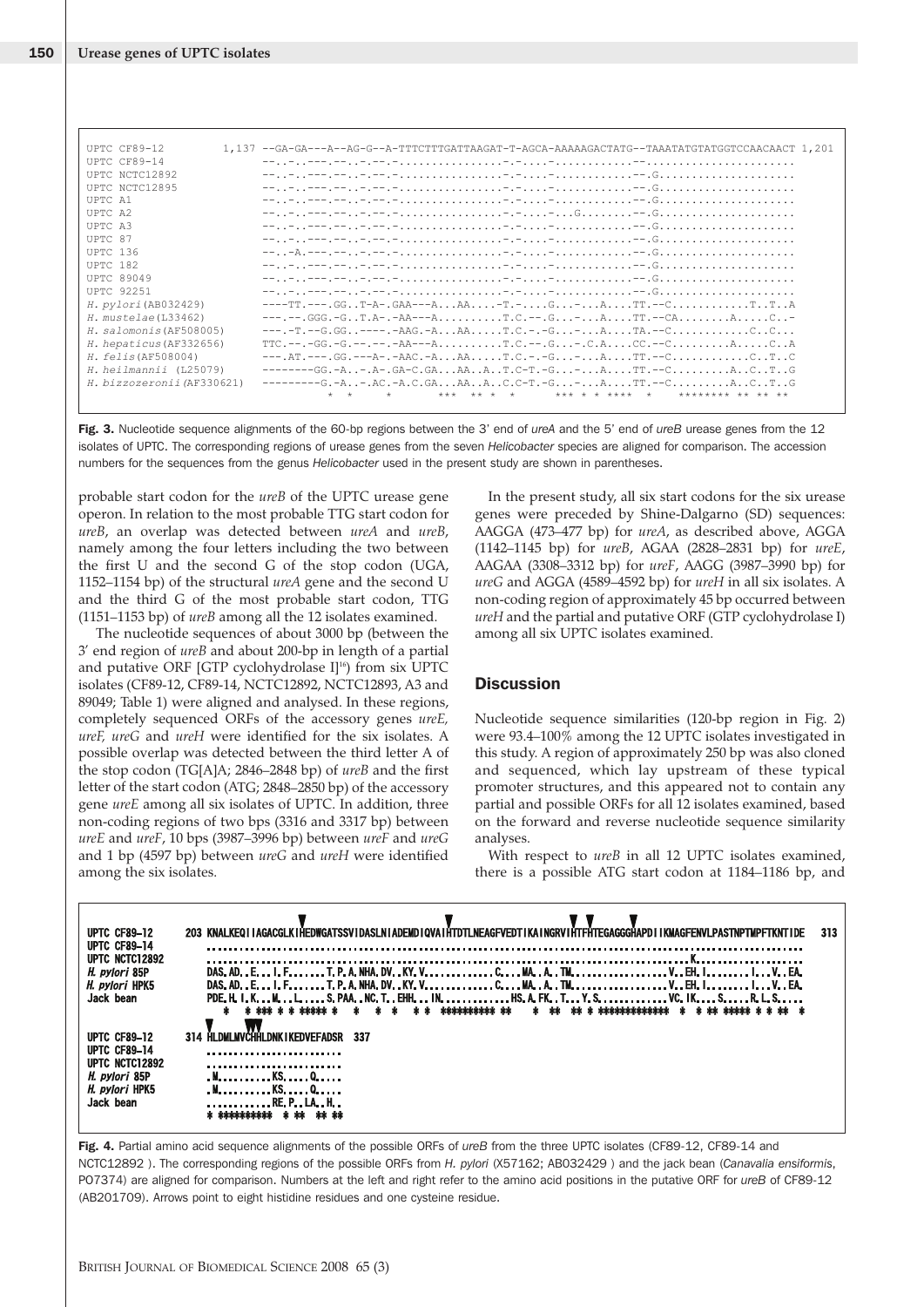about 30 nucleotide sequences immediately upstream from this possible ATG codon showed high sequence similarity to the 5' end of *ureB* from seven species of *Helicobacter* (Fig. 3). The length of the deduced *ureB* polypeptides from all 12 UPTC isolates is similar to those of the *Helicobacter* organisms. Therefore, TTG (1151–1153 bp) would be the most probable start codon for the *ureB* of the UPTC urease gene operon. UPTC is the first example of an occurrence of the TTG start codon for bacterial urease structural genes. In addition, UPTC is also the first example of an overlap for two bacterial structural genes, *ureA* and *ureB*, whose urease comprises two subunits, A and B, similar to those of the genus *Helicobacter*. 19

The complete and combined nucleotide sequences of the possible ORFs for the structural genes *ureA* and *ureB* (nine isolates of CF89-12, CF89-14, NCTC12892, NCTC12895, A1, A2, A3, 89049 and 92251 for *ureA*; three isolates of CF89-12, CF89-14 and NCTC12892 for *ureB*; Table 1) have been deposited. The nucleotide sequence similarities were 95.8–100% for *ureA* among nine isolates and 98.1–100% for *ureB* among three isolates. When positions of the polymorphic sites and nucleotide sequences were examined, 44 and 32 heterogeneous sites of all substitutions were located in the possible ORFs of *ureA* (669 bp) from the nine isolates and *ureB* (1692 bp) from the three isolates, respectively.

Previously, when nucleotide sequence alignment analysis of the approximately 1.96 kb regions consisting of parts of *ureA* (about 570 bp) and *ureB* (about 1390 bp) from 12 UPTC isolates was carried out, 144 heterogeneous sites of all substitutions were located throughout this region, the substitution ratio being higher in the *ureA* region (about 10 bases) than in the *ureB* region (about 15 bases). Thus, the substitution ratio was higher in the *ureA* region than in the *ureB* region when both whole *ureA* and *ureB* gene regions were compared.



**Fig. 5.** A hypothetical intrinsic transcription terminator structure containing a stem (5478–5491 bp) and a single-strand run of T residues (5492–5494 bp).

Figure 4 shows the partial amino acid sequence alignments of eight histidine residues and one cysteine residue in the possible ORFs of *ureB* from three UPTC isolates (CF89-12, CF89-14 and NCTC12892), corresponding to *H. pylori<sup>20,25</sup>* and the jack bean<sup>26</sup> urease active sites. These nine residues are perfectly aligned and fully conserved among the six sequences.

Regarding the completely sequenced ORFs, the sequence similarities of *ureE, ureF, ureG* and *ureH* were 97.4–100%, 97.2–100%, 96.5–99.9% and 95.7–100% among the six UPTC isolates (CF89-12, CF89-14, NCTC12892, NCTC12894, A3 and 89049), respectively. In addition, 18, 27, 28 and 32 heterogeneous sites of all substitutions were located in the

Table 1. Isolates of UPTC analysed in the present study and accession numbers of the nucleotide sequences of the urease genes accessible in the DDBJ/EMBL/GenBank.

| Organism    | Isolate No.      | Country    | Source             |               | <b>Accession number</b> |                         |  |
|-------------|------------------|------------|--------------------|---------------|-------------------------|-------------------------|--|
|             |                  |            |                    | Promoter-ureA | $ureA-ureB$             | $ureB, E, F, G, H-GTPc$ |  |
| <b>UPTC</b> | CF89-12          | Japan      | <b>River water</b> | AB201709      | AB201709                | AB201709                |  |
|             |                  |            |                    |               | AB182111                |                         |  |
| <b>UPTC</b> | CF89-14          | Japan      | River water        | AB204540      | AB182112                | AB204551                |  |
| <b>UPTC</b> | <b>NCTC12892</b> | England    | River water        | AB204541      | AB182115                | AB204552                |  |
| <b>UPTC</b> | <b>NCTC12893</b> | England    | River water        | AB204542      | <b>NA</b>               | AB204553                |  |
| <b>UPTC</b> | <b>NCTC12894</b> | England    | Sea water          | AB204543      | <b>NA</b>               | <b>NA</b>               |  |
| <b>UPTC</b> | <b>NCTC12895</b> | England    | Mussel             | AB204544      | AB182122                | <b>NA</b>               |  |
| <b>UPTC</b> | <b>NCTC12896</b> | England    | Mussel             | AB204545      | <b>NA</b>               | <b>NA</b>               |  |
| <b>UPTC</b> | A1               | N. Ireland | Seagull            | AB204546      | AB182117                | <b>NA</b>               |  |
| <b>UPTC</b> | A2               | N. Ireland | Seagull            | AB204547      | AB182118                | <b>NA</b>               |  |
| <b>UPTC</b> | A3               | N. Ireland | Seagull            | AB204548      | AB182119                | AB204554                |  |
| <b>UPTC</b> | 87               | N. Ireland | Sea water          | <b>NA</b>     | AB182116                | <b>NA</b>               |  |
| <b>UPTC</b> | 136              | N. Ireland | Scallop            | <b>NA</b>     | AB182121                | <b>NA</b>               |  |
| <b>UPTC</b> | 182              | N. Ireland | Sea water          | <b>NA</b>     | AB182120                | <b>NA</b>               |  |
| <b>UPTC</b> | 89049            | France     | Human              | AB204549      | AB182113                | AB204555                |  |
| <b>UPTC</b> | 92251            | France     | Human              | AB204550      | AB182114                | <b>NA</b>               |  |